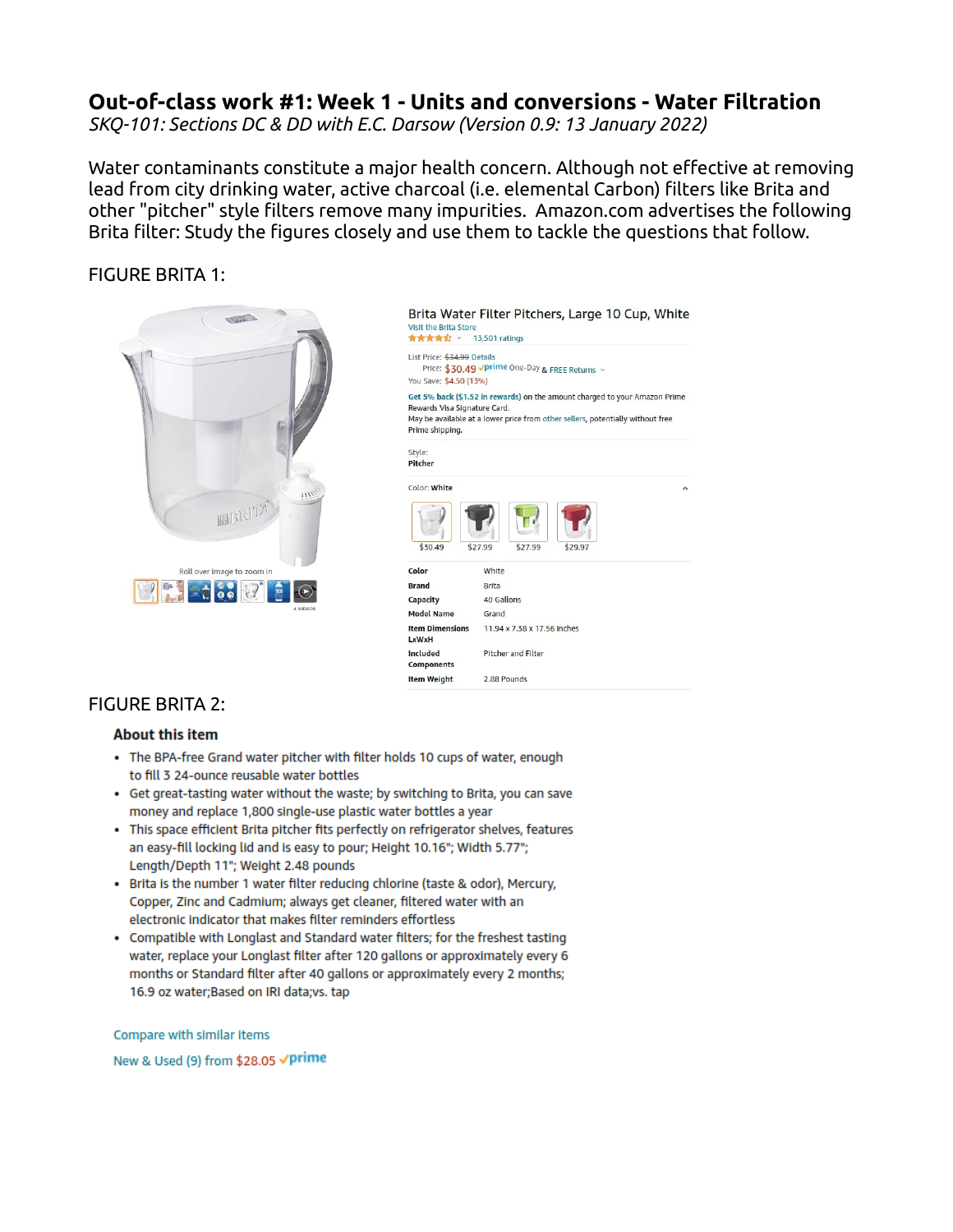**Question Brita 1 - Capacity and size:** The promotional material for this mid-range cost Brita filter (FIGURE BRITA 1) lists the capacity of this product to be (don't forget units!)

The items dimensions are reported to be: \_\_\_\_\_\_\_\_\_\_\_\_\_\_\_\_\_\_\_\_\_\_\_\_\_(use units!)

Use our standard conversion table (on Schoology and textbook) to convert the dimensions of the product to the same units of volume listed in the product listing. Note all assumptions you use in your calculations. Box your answer. (hint: is item dimension a perfect measure of filter device volume?)

**Question Brita 2 - Agree or disagree:** Do you affirm or do you disagree the manufacturer's claim about product capacity you investigated in question 1? Defend your response with quantitative data in a well-crafted sentence.

**Question Brita 3 Thinking:** Do a little thinking. If you disagree with the manufacturer's claim, what error might have been made that led to the published mistake? Try some calculations to show your thinking. If you agreed with the manufacturer, you can skip this question.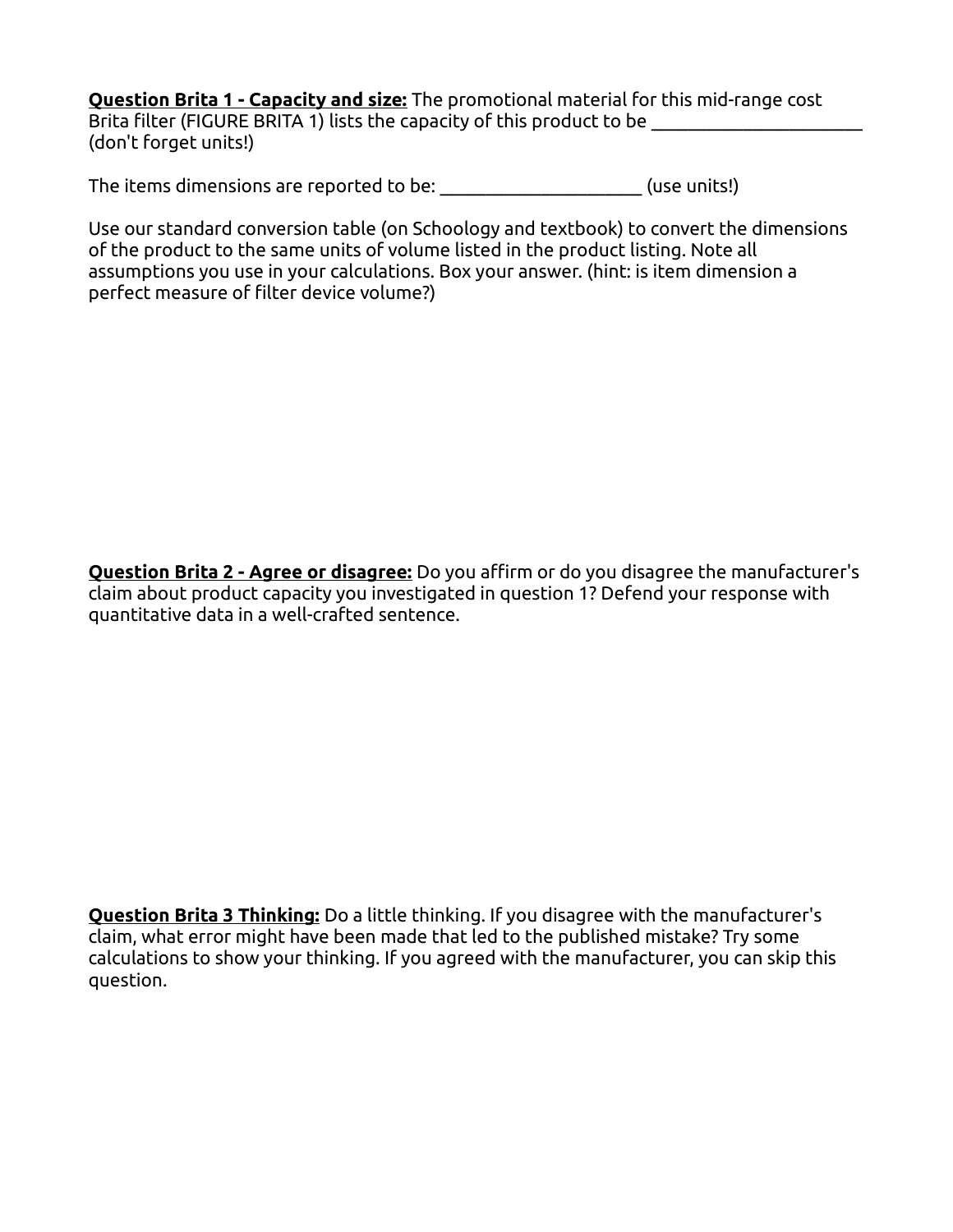## **Question Brita 4 - Weighing a car in Britas:**

What does the manufacturer list as the product's weight? \_\_\_\_\_\_\_\_\_\_\_\_\_

In class you looked up the fuel efficiency of a vehicle of your choice. Use The Interwebs to look up the listed gross weight of this vehicle and record your findings below:

Year:\_\_\_\_\_\_\_\_\_\_ Make:\_\_\_\_\_\_\_\_\_\_\_\_\_\_\_\_\_\_ Model: \_\_\_\_\_\_\_\_\_\_\_\_\_\_\_\_ Gross weight: \_\_\_\_\_\_\_\_\_\_\_\_\_\_\_

Source of weight information:

Since you are now a water filter masta, state the weight of your chosen vehicle in the units of "Brita Grand Water Filters". Box your response.

**Question Brita 5 - Refills until replacement:** Using FIGURE BRITA 2, record the volume this filter's standard capacity filtering unit can purify: \_\_\_\_\_\_\_\_\_\_\_\_\_\_\_\_\_\_\_ (use units!) You're considering dedicating some resources to cleaning your municipal water but aren't quite sure if this filtering capacity is a lot or a little compared to the filter's reservoir capacity. Undertake calculations to convert the standard filter's capacity to the unit of "Brita water pitchers" (i.e. the reservoir volume). Another way of asking this question: how many times can I completely fill this Brita filter pitcher before I should replace the filtering unit? State any assumptions you are using in your computations. Box your answer.